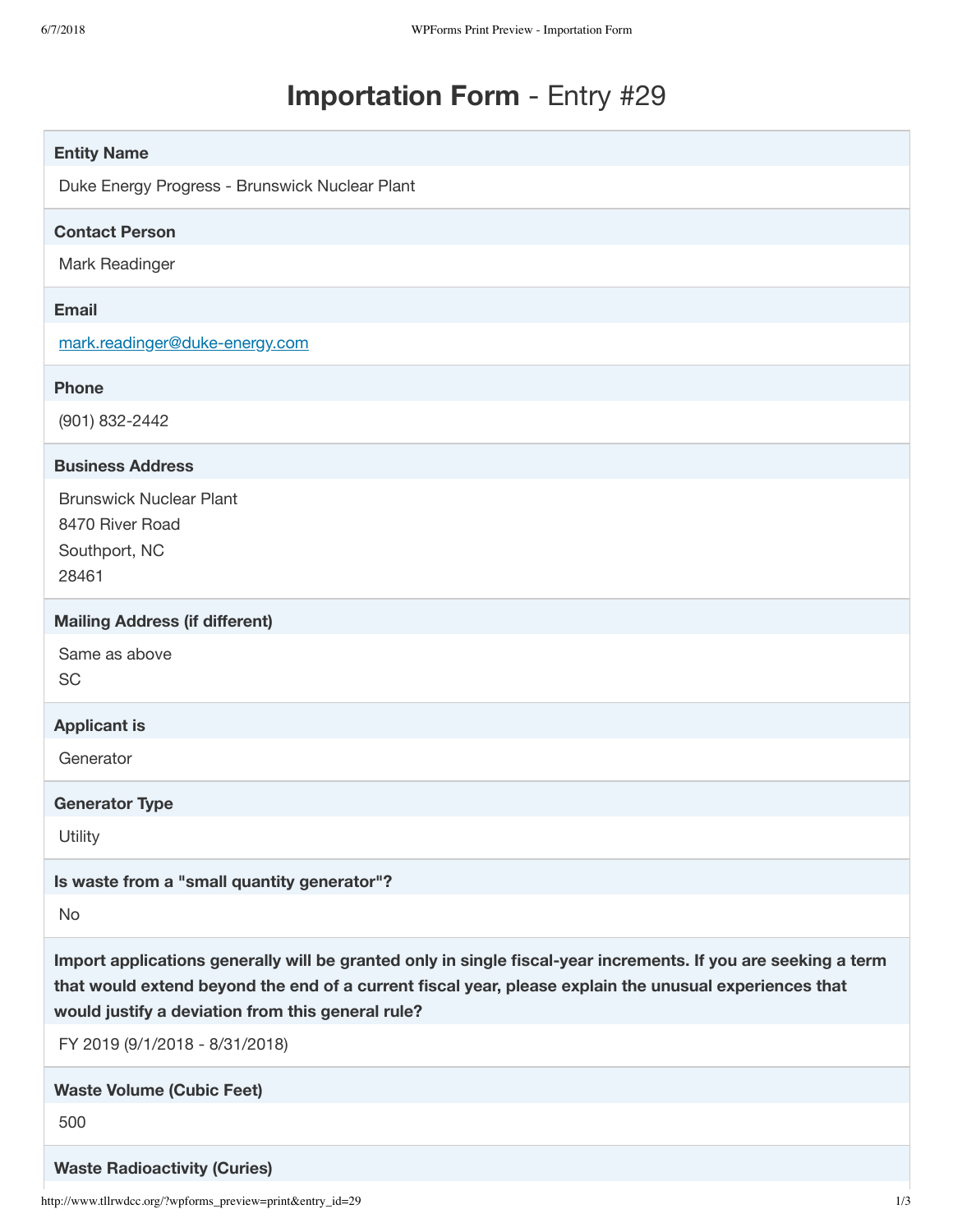1200

| Waste Classification |  |
|----------------------|--|

Class B

Class C

## **Waste Form**

Unstable

**Does the proposed waste consist solely of sealed sources?**

No

**Compact and/or unaffiliated state, territory, possession, or district of the United States where the waste was generated (please list)**

North Carolina

**Waste Description**

spent bead and powdered resin, water cleanup filters, dray active waste (DAW) and miscellaneous metal

**Does Applicant have any unresolved violation(s), complaint(s), unpaid fee(s), or past due report(s) with the Texas Low-Level Radioactive Waste Disposal Compact Committee?**

No.

**Does Applicant have any unresolved violation(s), complaint(s), unpaid fee(s), or past due reports associated with radioactive waste receipt, storage, handling, management, processing, or transportation pending with any other regulatory agency with jurisdiction to regulate radioactive material including, without limitation, the Texas Commission on Environmental Quality (TCEQ)?**

No.

## **Applicant hereby certifies\* the following:**

The information provided herein is complete, accurate, and correct.

The waste proposed for importation is not waste of international origin.

The low-level radioactive waste for which this Import Application is submitted will be packaged and shipped in accordance with applicable state and federal regulations and is acceptable for disposal at the Compact Facility. The person submitting this Import Application is authorized by the Applicant to commit Applicant to each and every obligation and condition set forth herein and in the Agreement for Importation of Non-Party Compact Waste. A copy of a written document containing such authorization must be attached to this Import Application. Applicant has delivered to the specified disposal facility and TCEQ a copy of this Application for Importation of Compact Waste (along with any supplement or amendment thereto).

## **Name**

Mark Readinger